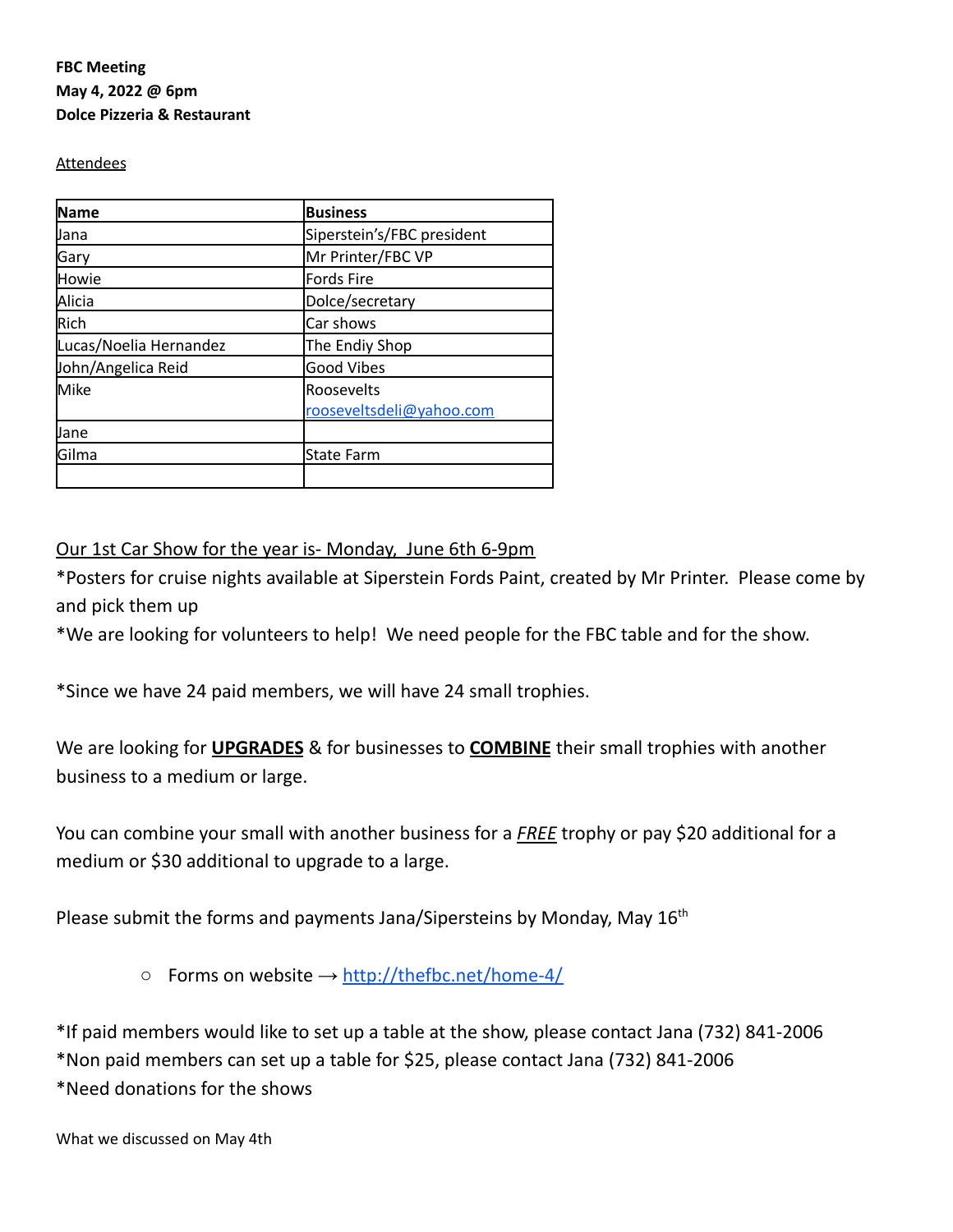- Market the batmobile
- Tubs of chalk to raffle off for kids
- Split up money for raffle and 50/50
	- Change 50/50 to "cash prize" to avoid losing money
- **Baskets** 
	- Wine basket from FBC
	- Dolce gift card basket
	- Good Vibes basket
	- The endiy shop basket
- Gary put in for road closure 3pm-10pm , bathrooms, and raffle license
- Michelle will put in for lighting (3)
- Music if we always have a DJ we don't need a speaker system
- Food
	- South Brooke St
	- $\circ$
- **Vendors** 
	- South Brooke St
	- Against farmers insurance
	- FBC Table near the front w/ the trophies
		- Alicia & Gary

### Membership Committee

- John, Jana, Michelle, Alicia,
	- Target
		- Arizona Iced Tea in Keasbey
		- Superfresh

### Woodbridge Downtown Dollars

- Shuomo
- Drive revenue into the business
- Members could join the yiftee
	- https://www.yiftee.com/
	- Free to join –
	- Just need to be able to accept a mastercard on the phone
		- Business owner responsible for service charges

### Beautifying Fords

- Ford Ave and Main Street
- Paint murals??
	- School 14 turning into a park
	- Potentially sponsor a mural at the park
		- $\blacksquare$  FORDS  $\rightarrow$  What to include in the letters
- Rainbow crosswalk
	- The one in Edison for Jana's father
		- One in front of Sipersteins
		- One by Quick Chek